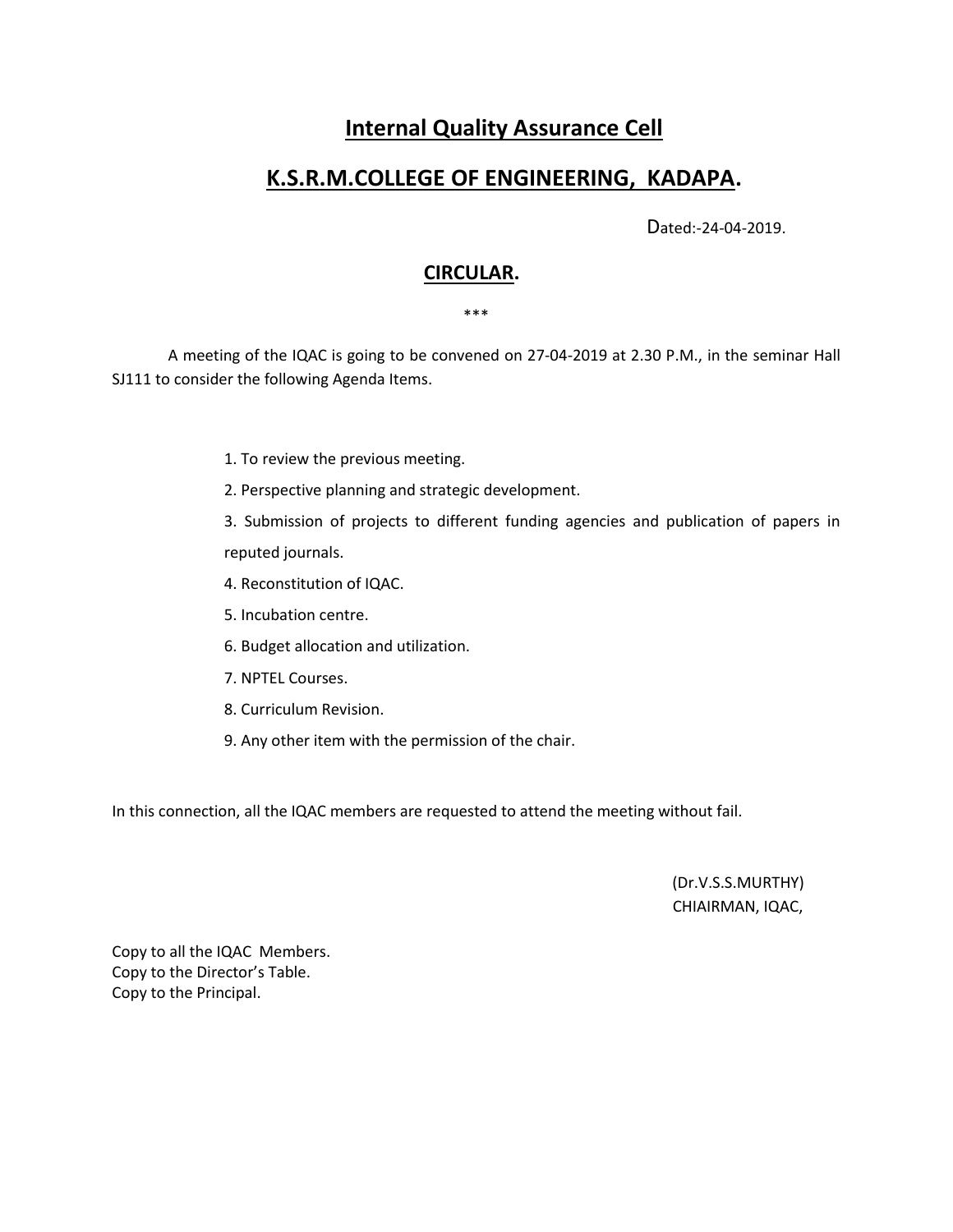# K.S.R.M.COLLEGE OF ENGINEERING: KADAPA MINUTES OF THE MEETING OF IQAC.

\*\*\* Date:-27-04-2019.

During the course of the IQAC meeting held on 27-04-2019 at 2.30 p.m., in the seminar Hall SJ111, the following members were present:-

| 1. Dr. V.S.S. Murthy, Prof & Principal.                 | Chairperson. |
|---------------------------------------------------------|--------------|
| 2. Prof. G. Sreenivasa Reddy, Professor, CE Dept.       | Member.      |
| 3. Dr. I. Sreevani, Associate Professor, Chemistry      | Member.      |
| 4. Prof. M.V. Narayana, ECE Dept.                       | Member.      |
| 5. Dr D. Ravikanth, Professor, ME Dept.                 | Member.      |
| 6. Sri M. Bhaskar Reddy, Associate Professor, EEE Dept. | Member.      |
| 7. Dr. V. Lokeswara Reddy, Professor, CSE Dept.         | Member.      |
| 8. Sri R. Rama Krishna Reddy, Associate Prof. ME Dept   | Member.      |
| 9. Sri Sri G.M. Siddeeq                                 | Member.      |
| 10.Sri K. Sriniyasa Rao                                 | Member.      |
| 11. Smt. T. Mamatha                                     | Member.      |
| 12. Sri N. Srikumar                                     | Member.      |
| 13. Smt. B. Swetha                                      | Member.      |
| 14. Smt. K. Niveditha                                   | Member.      |
| 15. Sri S. Khadarvali                                   | Member.      |
| 16. Miss S. Jabeen                                      | Member.      |
| 17. Dr. T. Kiran Kumar                                  | Member.      |
| 18. Sri TVVSN. Murthy                                   | Member.      |
| 19. Dr. G. Hemalatha, Prof., ECE Dept.,                 | Coordinator. |

At the outset the coordinator, IQAC welcomed Hon'ble Chairman and the members of the IQAC requested Hon'ble Chairman to initiate.

Hon'ble Chairman also welcomed all the members of the IQAC.

 During the Course of the Meeting the IQAC Committee has resolved the Agenda Items as follows.

#### **1. To review the previous meeting.**

IQAC coordinator discussed the minutes of previous IQAC meeting held on 22-12-2018.

#### **2. Perspective planning and strategic development.**

Strategic development plan is modified and Website committee instructed to publish it in the website.

# **3. Submission of projects to different funding agencies and publication of papers in reputed journals.**

It is resolved, Dean, CRI has to prepare policy document for Research policy and to create more awareness regarding funding projects and reputed journals among the faculty.

# **4. Reconstitution of IQAC.**

Committee decided to reconstitute the IQAC.